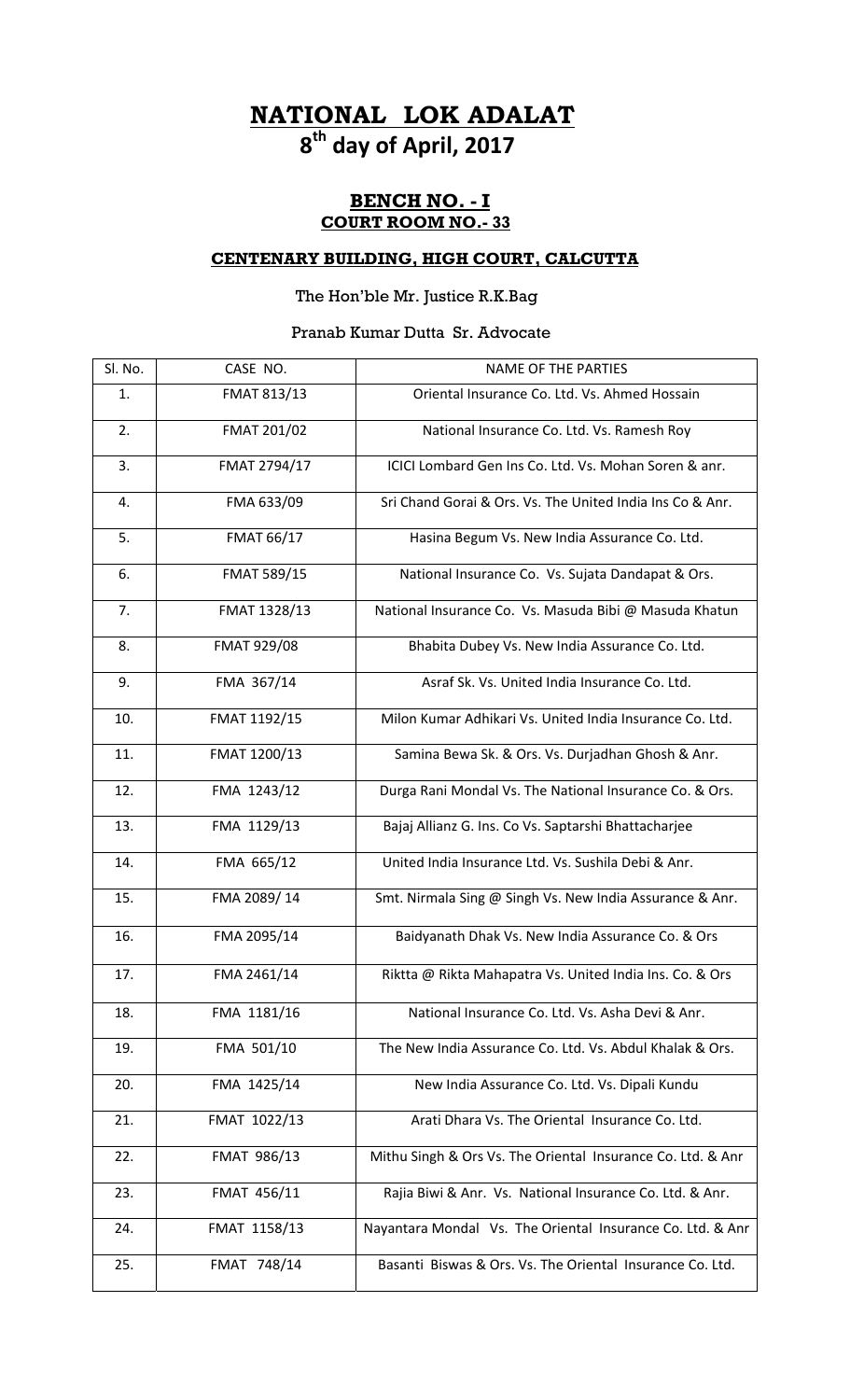| 26. | FMAT 332/15 | Behula Ruidas Vs. The Oriental Insurance Co. Ltd.           |
|-----|-------------|-------------------------------------------------------------|
| 27. | FMA 1033/12 | Swapna Halder & Ors. Vs. New India Assurance Co. Ltd. & Ors |
| 28. | FMA 2222/16 | Nur Nehar Bibi Vs. New India Assurance Co. Ltd. & Anr.      |
| 29. | FMA 865/09  | Ujjala Biswas & Ors. Vs. New India Assurance Co. Ltd.       |
| 30. | FMA 336/13  | Smt. Ramrati Devi & Anr. Vs. New India Assurance Co. Ltd.   |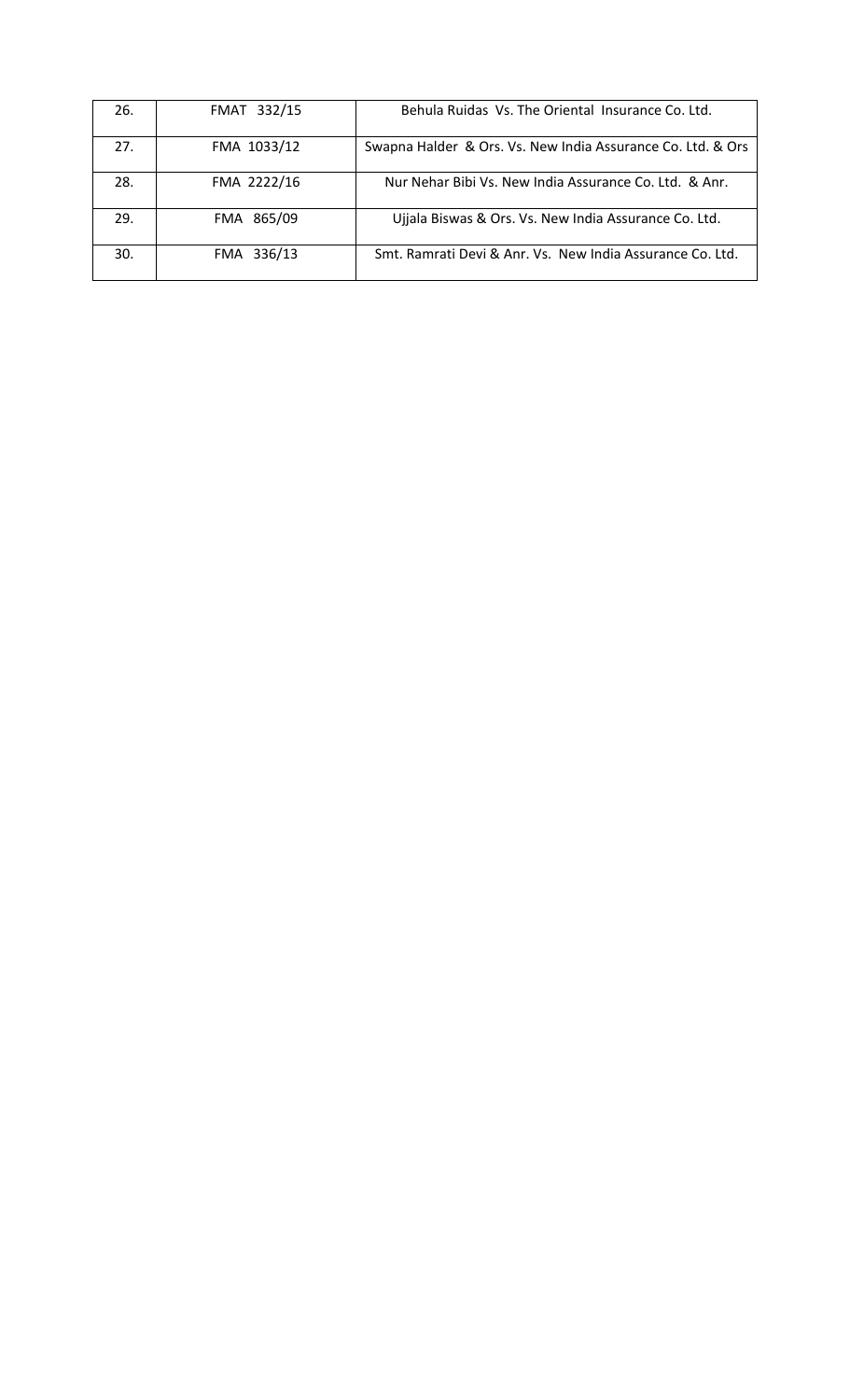# **NATIONAL LOK ADALAT 8th day of April, 2017**

### **BENCH NO. - II COURT ROOM NO.- 34**

#### **CENTENARY BUILDING, HIGH COURT, CALCUTTA**

## The Hon'ble Mr. Justice Arindam Sinha

## Chandreyee Alam Advocate

| Sl. No. | CASE NO.      | <b>NAME OF THE PARTIES</b>                                     |
|---------|---------------|----------------------------------------------------------------|
| 1.      | FMA 653/07    | The Oriental Insurance Co. Ltd. Vs. Mintu Sk. & Anr.           |
| 2.      | FMAT 1218/16  | Selina Bewa Vs. New India Assurance Co. Ltd. & Anr.            |
| 3.      | FMAT 1220/16  | Piya Sardar Vs. New India Assurance Co. Ltd. & Anr.            |
| 4.      | FMAT 1219/16  | Deb Das Mondal Vs. New India Assurance Co. Ltd. & Anr.         |
| 5.      | FMAT 816/16   | Salehar Mondal & Anr. Vs. Oriental Insurance Co. & Anr.        |
| 6.      | FMA 3710/16   | Oriental Insurance Co. Ltd. Vs. Smt. Laxmi Pal & Ors.          |
| 7.      | FMAT 263/16   | Lalita Dafadar & Ors. Vs. Sambhu Sarkar & Ors.                 |
| 8.      | FMAT 1245/15  | Laltu Sekh & Ors. Vs. Purnendu Ghosh & Anr.                    |
| 9.      | FMAT 1199/13  | Amulya Mondal Vs. Arup Kr. Roy Chowdhury & Ors.                |
| 10.     | FMAT 1106/15  | Dhananjoy Biswas & Ors. Vs. Ali Hossain Sk. & Ors.             |
| 11.     | FMA 151/12    | New India Assurance Co. Ltd. Vs. Jiaur Rahaman & Anr.          |
| 12.     | FMAT 1467/10  | Makhan Barman Vs. New India Assurance Co. Ltd. & Ors.          |
| 13.     | FMAT 1850/09  | Alpana Roy & Ors. Vs. New India Assurance Co. Ltd.             |
| 14.     | FMA 3291/13   | Sasthi Charan Dhara Vs. New India Assurance Co. Ltd. & Anr.    |
| 15.     | FMA 2012/16   | Mithu Pollya & Ors. Vs. New India Assurance Co. Ltd. & Ors.    |
| 16.     | FMAT 3200/13  | Sanjib Sharma Vs. New India Assurance Co. Ltd. & Ors.          |
| 17.     | FMA 476/08    | Jyotsna Bibi Vs. New India Assurance Co. Ltd.                  |
| 18.     | FMAT 1030/15  | Bina Das & Ors. Vs. The National Insurance Co. Ltd. & Ors.     |
| 19.     | FMAT 999/14   | Srimati Halder Vs. The National Insurance Co. Ltd. & Ors.      |
| 20.     | FMA 1044/13   | Shyamali Biswas & Ors. Vs. The National Insurance Co. & Ors.   |
| 21.     | FMAT 1575/12  | Ava Rani Karmakar Vs. New India Assurance Co. Ltd.             |
| 22.     | FMAT 146/14   | Nazira Bibi Sekh & Ors. Vs. ICICI Lombard Gen. Ins. Co. & Anr. |
| 23.     | FMAT 1384/16  | Kanta Devi Agarwala Vs. Bajaj Allianz G. Insurance Co. Ltd.    |
| 24.     | 846/08<br>FMA | Bajaj Allianz Gen. Insurance Co. Ltd. Vs. Sonali Sanyal & Anr. |
| 25.     | FMA 2820/15   | National Insurance Co. Ltd. Vs. Sandhya Laha & Ors.            |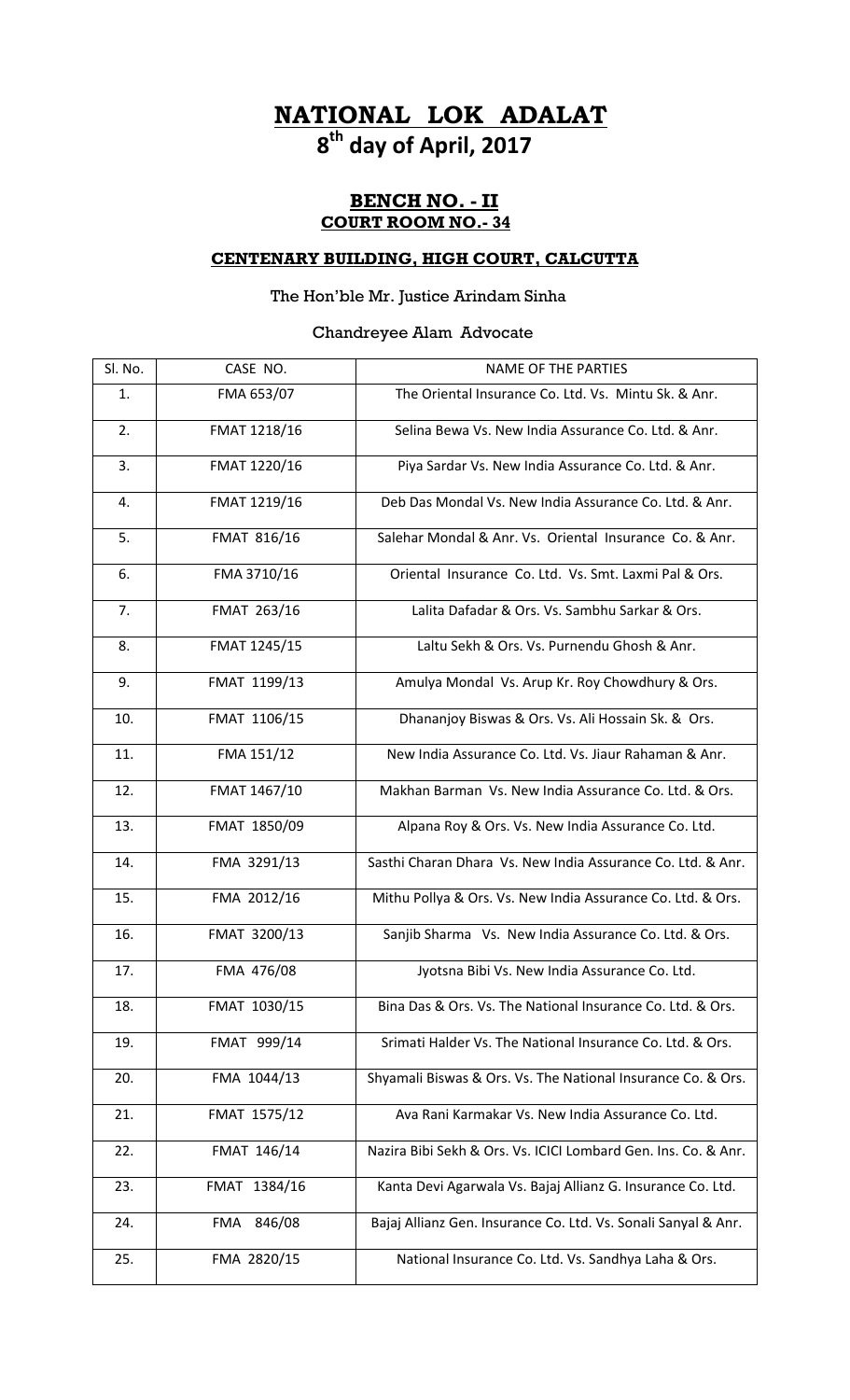| 26. | FMA 462/12   | Patani Mondal & Ors. Vs. Sukumar Rajjak & Ors.                 |
|-----|--------------|----------------------------------------------------------------|
| 27. | FMAT 644/16  | Shibu Sardar & Anr. Vs. National Insurance Co. Ltd.            |
| 28. | FMAT 1205/13 | Anjali Pramanik Vs. National Insurance Co. Ltd. & Ors.         |
| 29. | FMA 157/17   | Sipra Debnath @ Sipra Das Vs. National Insurance Co. Ltd.      |
| 30. | FMAT 1160/13 | Bijoy Kr. Halder & Anr. Vs. National Insurance Co. Ltd. & Ors. |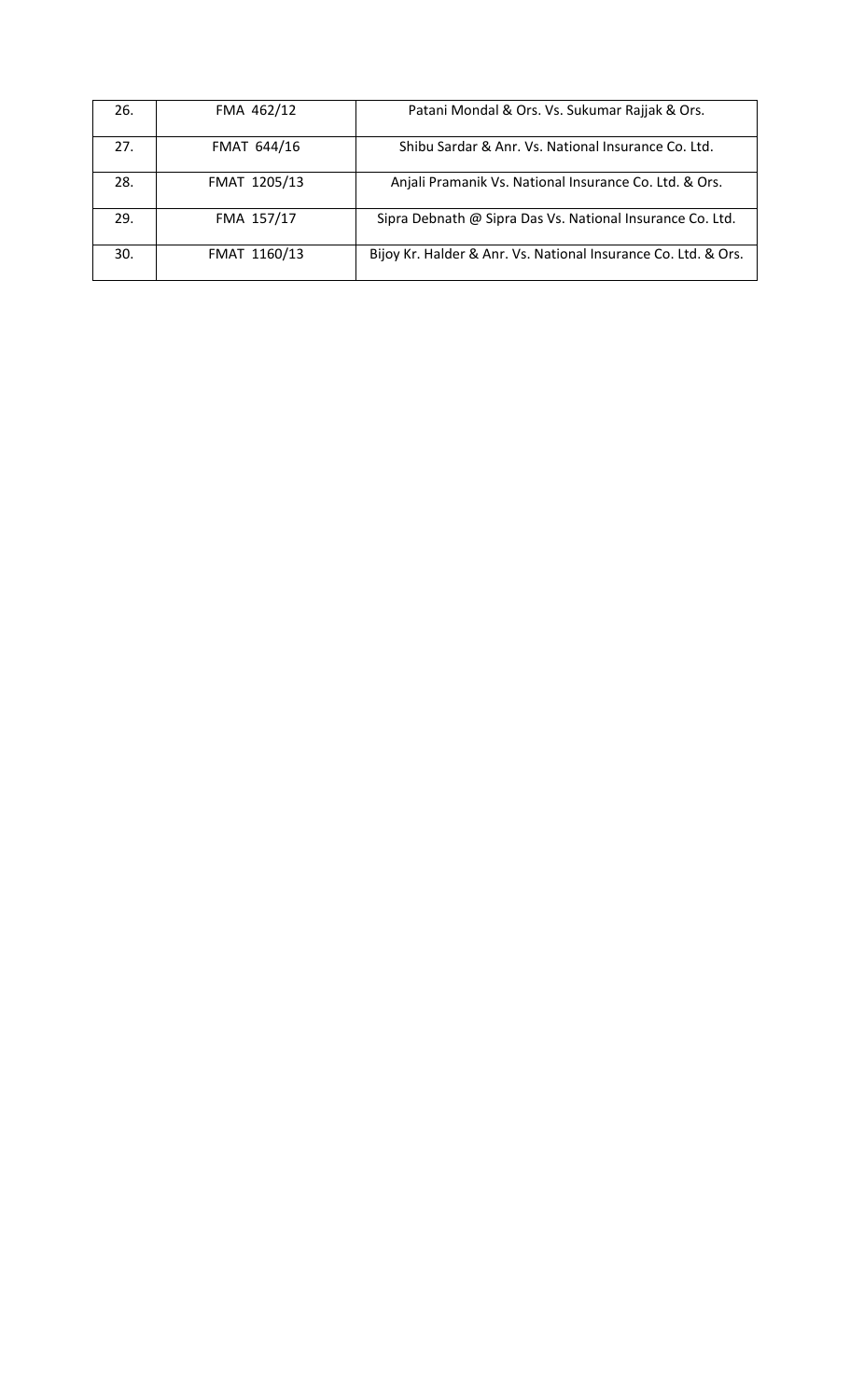# **NATIONAL LOK ADALAT 8th day of April, 2017**

### **BENCH NO. - III COURT ROOM NO.- 35**

#### **CENTENARY BUILDING, HIGH COURT, CALCUTTA**

## The Hon'ble Mr. Justice Shivakant Prasad

#### Indranil Chakravarti Advocate

| Sl. No. | CASE NO.            | <b>NAME OF THE PARTIES</b>                                    |
|---------|---------------------|---------------------------------------------------------------|
| 1.      | FMAT 270/17         | Affan Mondal @ Arman & Anr Vs National Insurance Co.          |
| 2.      | FMA 160/17          | Sudhangshu Ghosh Vs. National Insurance Co. Ltd. & Anr.       |
| 3.      | FMAT 362/16         | Jahanara Sk. Vs. Thakurdas Saha & Anr.                        |
| 4.      | FMAT 1204/13        | Charubala Biswas & Ors. Vs. Bandana Singha & Anr.             |
| 5.      | FMAT 822/16         | Wahida Shabnam & Ors. Vs. Shriram Gen. Insu. Co. & Anr.       |
| 6.      | FMAT 314/16<br>With | Tripti Rani Pal Vs. Firoz Shaikh & Anr.<br>With               |
|         | FMAT 1179/15        | Shriram Gen. Insurance Co. Ltd Vs. Tripti Rani Pal & Anr.     |
| 7.      | FMAT 817/16         | Nilima Sarkar Vs. United India Insurance Co. Ltd. & Anr.      |
| 8.      | <b>FMAT 68/17</b>   | Satyajit Pramanik & Anr. Vs. United India Insurance & Anr.    |
| 9.      | FMAT 265/17         | Anju Dhali & Ors. Vs. United India Insurance Co. Ltd. & Anr.  |
| 10.     | FMAT 659/16         | Moumita Mondal Vs. New India Assurance Co. Ltd. & Anr.        |
| 11.     | FMAT 1152/16        | Purnamaya Rai & Anr. Vs. The National Insurance Co. & Anr.    |
| 12.     | FMAT 654/16         | Abu Ali Anr. Vs. The National Insurance Co. Ltd. & Anr.       |
| 13.     | FMAT 1449/13        | Soma Roy & Ors. Vs. The National Insurance Co. Ltd. & Anr.    |
| 14.     | FMA 1163/11         | Oriental Insurance Co. Ltd. Vs. Champa Mondal & Ors.          |
| 15.     | FMA 338/13          | Dalim Rao & Anr. Vs. The National Insurance Co. Ltd. & Anr.   |
| 16.     | FMAT 1189/14        | Saidul Rahaman Vs. The Oriental Insurance Co. Ltd. & Ors.     |
| 17.     | FMAT 1021/13        | Ratna Ghosh & Ors. Vs. The Oriental Insurance Co. Ltd. & Anr. |
| 18.     | FMAT 1399/15        | Namita Rani Saha & Anr. Vs. The Oriental Insurance Co. & Anr  |
| 19.     | FMAT 984/13         | Saikh Nurjahan Bibi & Ors. Vs. Vs. The Oriental Insurance Co. |
| 20.     | FMAT 762/14         | National Insurance Co. Ltd. Vs. Lakshmi Kanta Pal & Anr.      |
| 21.     | FMAT 1695/10        | Samshida Begum & Ors. Vs. National Insurance Co. Ltd. & Anr   |
| 22.     | FMA 3688/15         | United Insurance Co. Ltd. Vs. Sikha Mukherjee & Ors.          |
| 23.     | FMAT 887/12         | The Oriental Insurance Co. Ltd. Vs. Kiran Bala Mistri & Anr.  |
| 24.     | FMA 289/13          | The Oriental Insurance Co. Ltd. Vs. Sahajan Khatun & Ors.     |